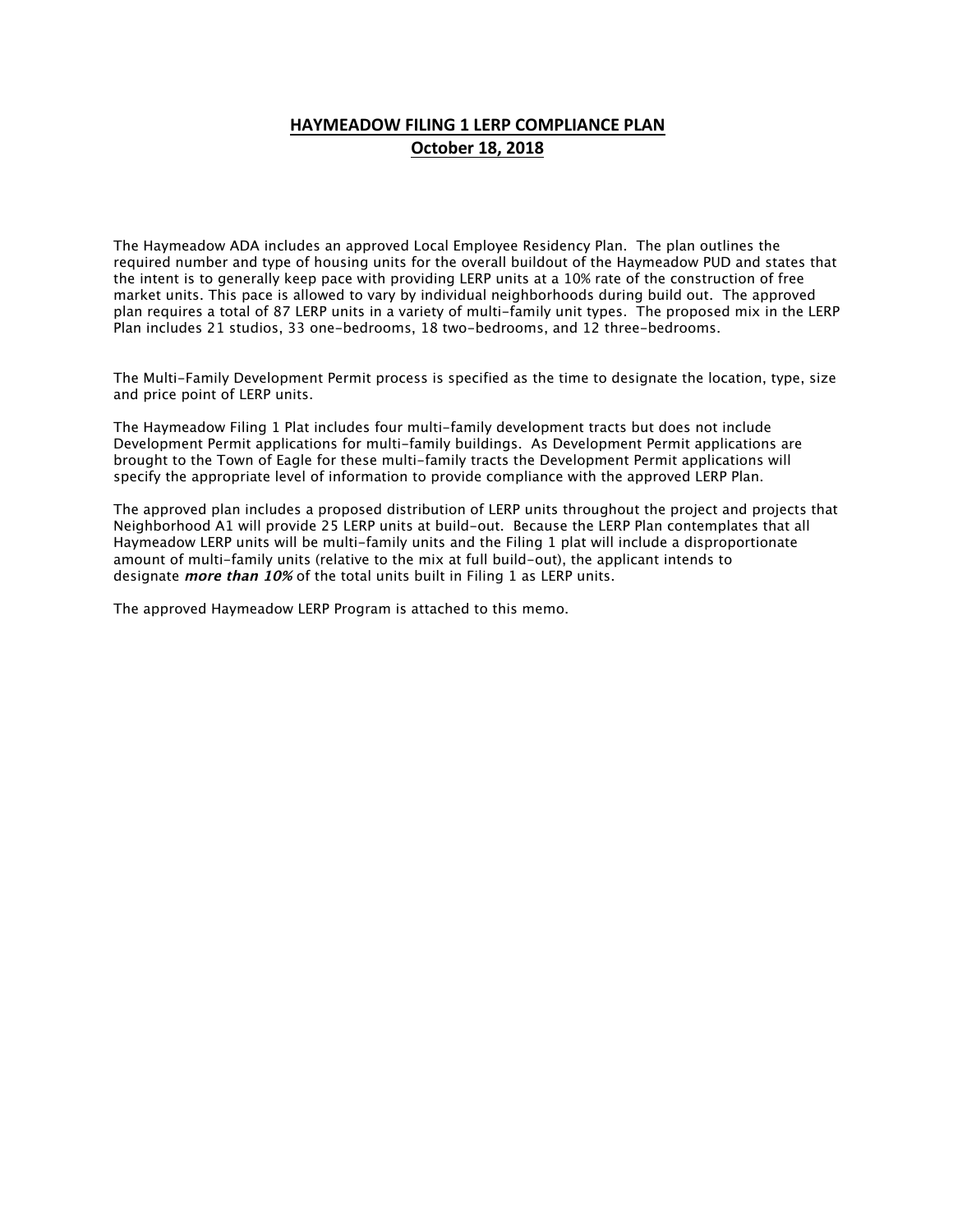Haymeadow PUD Annexation and Development Agreement Exhibit G

## Haymeadow

**Local Employee Residency Plan** March 25, 2014

PUD Development Plan & Preliminary Subdivision Plan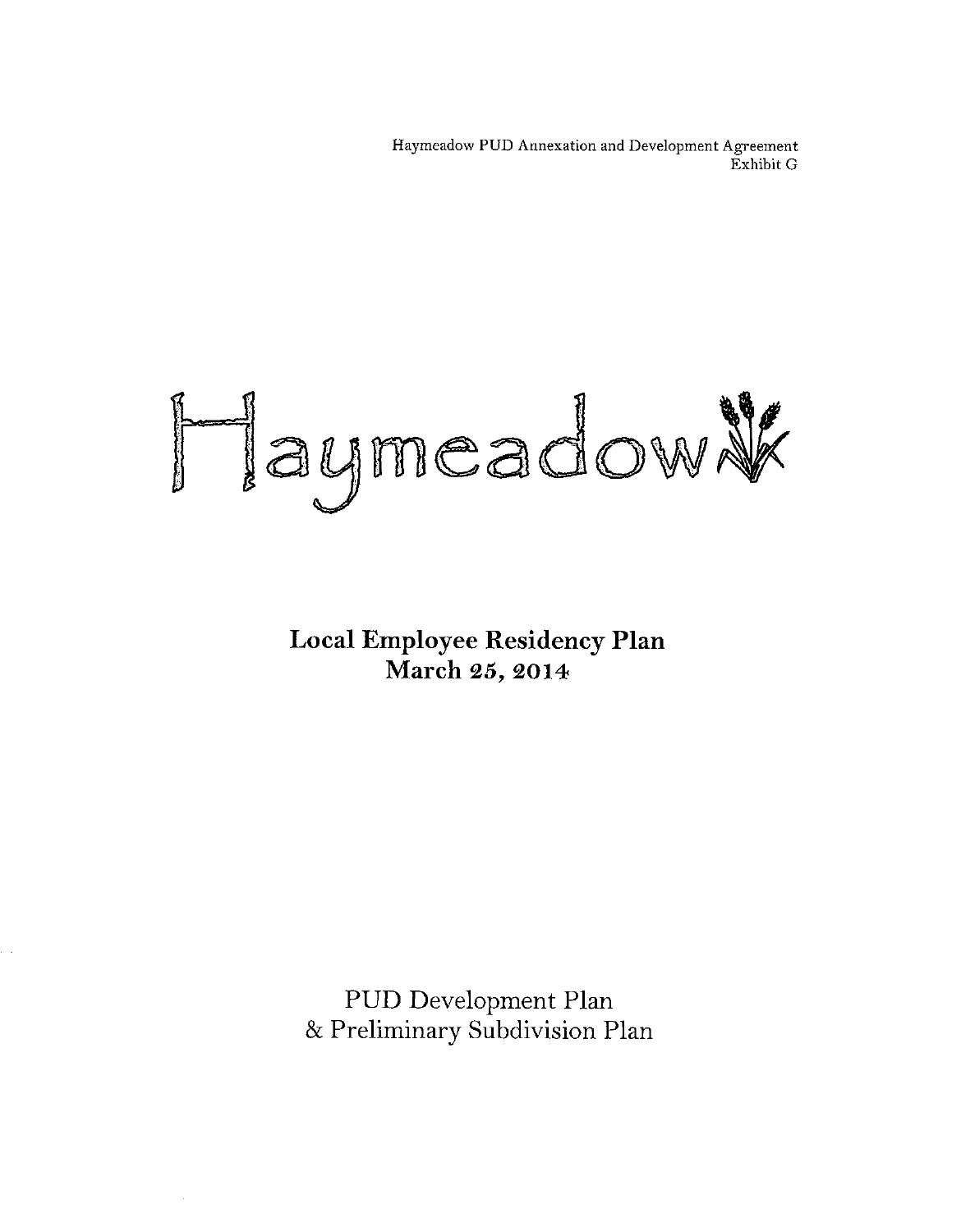The purpose of this document is to serve as the initial Haymeadow Local Employee Residency Plan, in accordance with the requirements stated in Section IV. B. of the Town of Eagle Local Employee Residency Program Requirements and Guidelines.

The Haymeadow PUD Development Plan and Preliminary Subdivision Plan application represents a large multi-phased residential development that will take many years and multiple review processes to complete. While this step of the application requires the submittal of a Local Employee Residency Plan, and this document will serve as such, much of the requested detail has not yet been developed and will necessarily come into later steps of the review process.

It is the intent of the Haymeadow applicant to fully comply with the intent of the Town of Eagle Local Employee Residency Program ("LERP") housing program through the development and build-out of Haymeadow. This Haymeadow Local Employee Residency Plan represents a formal request for a Variance to allow the unit types and distribution as detailed below. In consultation with local housing experts, town staff members and in public discussion with the Town Board of Trustees we believe it is appropriate to propose a unit mix that is weighted towards entry level housing units and does not include single-family product. All proposed LERP units shall be multifamily units. The proposed housing unit mix is detailed below.

The Haymeadow PUD Development Plan proposes a total of 837 dwelling units. Based on the 10% inclusionary requirement of the LERP program this will result in a requirement of 84 qualified LERP units. This plan proposes to provide all of the those units in the following unit mix:

| Unit type     | # Provided |
|---------------|------------|
| Studio        | 21         |
| One-bedroom   | 33         |
| Two-bedroom   | 18         |
| Three-bedroom | 12         |
| Total         | 84         |

As market conditions vary the unit mix to be provided may be amended by a staff approval process to allow for unit types with more bedrooms to be increased in number and offset by a corresponding decrease in unit types with less bedrooms. I.E., if the applicant desires to provide a greater number of two-bedroom units than the proposed 18 two-bedroom units listed in the above table units this will be allowable and shall be offset by a corresponding decrease in the required number of studio or one-bedroom units. In no case shall the unit type mix be amended by a staff approval to increase the number of units with less bedrooms.

The Haymeadow applicant is committed to provide this number of units, in accordance with the program guidelines and requirements for unit price points, size and quality/design considerations. The LERP units shall be dispersed in a reasonable manner throughout each neighborhood. There may be more than one LERP unit per building, and there may be multi-family buildings that contain three or more LERP units. However, all, or a significant concentration of, the required LERP units for each